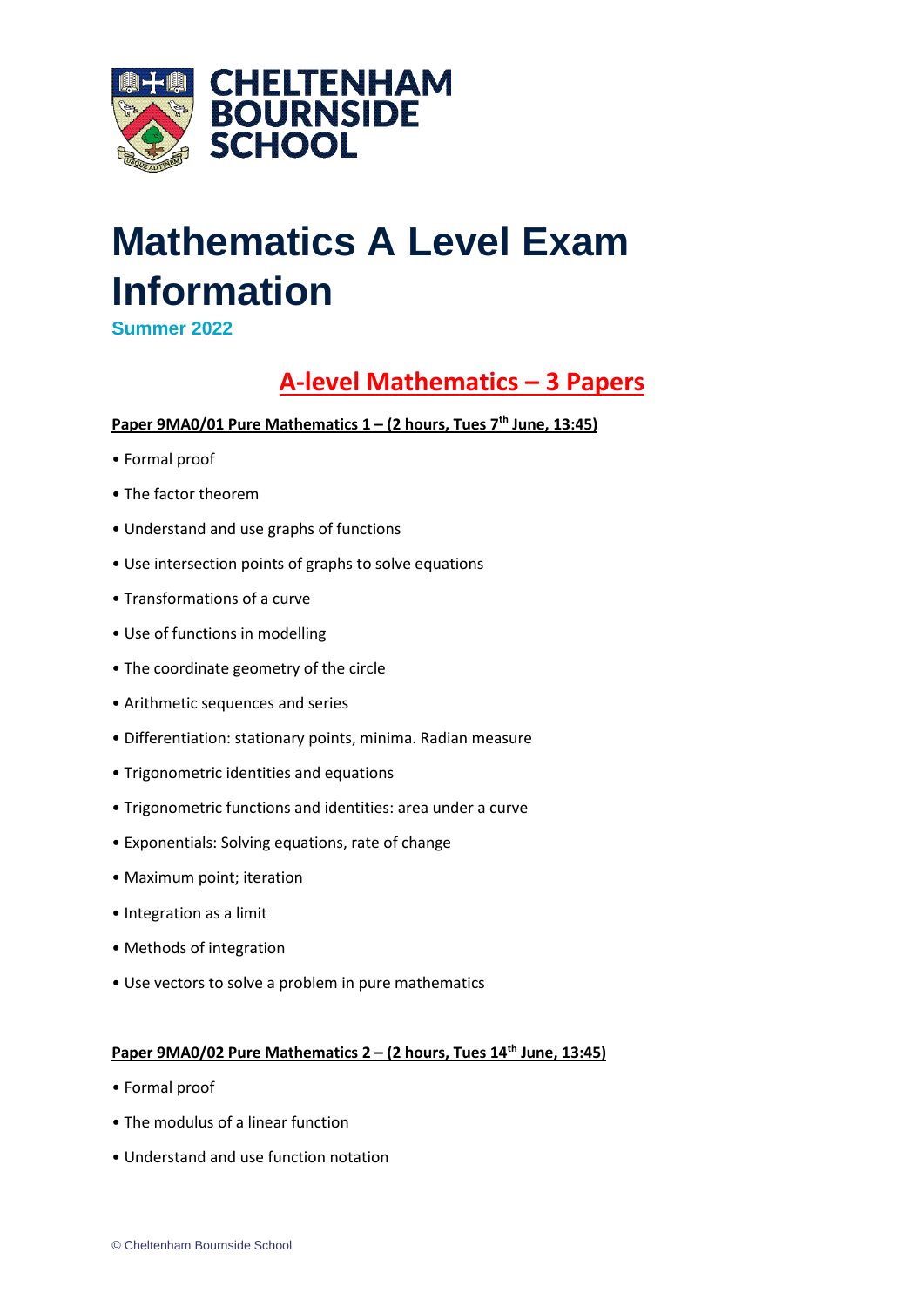- The binomial expansion
- Sequence generated by an iterative formula
- Geometric sequences and series; trigonometric identities
- Use of a trigonometric function
- $\bullet$  The function a<sup>x</sup> and its graph
- Differentiation; roots of equations
- Differentiation from first principles
- Find maximum and minimum points; Newton- Raphson method
- Differentiation of curves defined parametrically
- Area under a curve
- Solution of a first order differential equation; partial fractions
- The trapezium rule
- Use vectors to solve problems in pure mathematics

#### **Paper 9MA0/3 Statistics & Mechanics – (2 hours, Tues 21st June, 13:45)**

- Regression lines (change of variable); hypothesis test for correlation
- Measures of central tendency and variation
- Probability and Venn diagrams
- Discrete probability distributions; normal approximation
- Normal distribution
- Hypothesis testing
- Constant acceleration in 2-D and Newton's 2nd law in 2-D using vectors
- Variable acceleration, language of kinematics
- Projectiles, constant acceleration
- Dynamics, resolving forces, friction, equilibrium
- Statics, moments, resolving forces, friction

### **A-level Further Mathematics – 4 Papers**

#### **Paper 9FM0/01 Further Mathematics Core Pure 1 – (1hr 30mins, Weds 25th May, 13:45)**

- Complex numbers: Multiplication and division, conjugates
- Complex numbers: Roots of polynomial equations, Argand diagram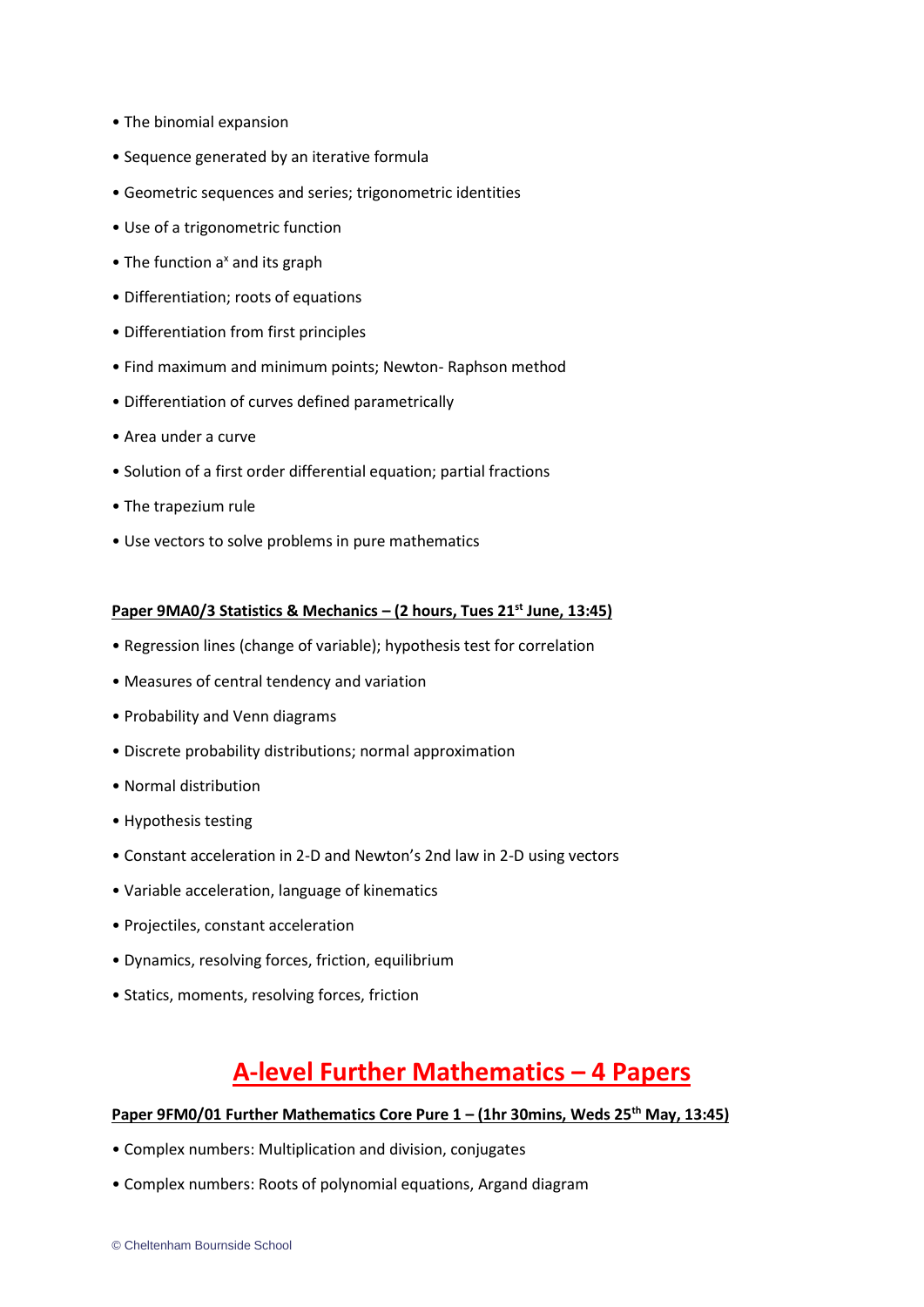- De Moivre's theorem; Volumes of revolution
- Matrices: Inverse of a 3 × 3 matrix, singular and non-singular
- Method of differences for summation of finite series
- Improper integrals; Hyperbolic functions
- Integration; Partial fractions
- Inverse hyperbolic functions
- Solution of first order differential equations
- Solution of second order non-homogenous differential equations

#### **Paper 9FM0/02 Further Mathematics Core Pure 2 – (1hr 30mins, Weds 8th June, 13:45)**

- Proof by induction; Use matrices to represent linear transformations in 2-D
- Complex numbers: Multiplication and division
- Complex numbers; Addition and subtraction; simple loci in the Argand diagram
- Matrices: Solution of three simultaneous equations
- The relationship between roots and coefficients of polynomial equations
- Differentiate inverse trigonometric functions
- Vectors; Equation of a straight line, scalar product, perpendicular distance from a point to a plane
- Polar coordinates: Area enclosed by a curve, tangents
- Differentiation of hyperbolic functions; Maclaurin series

#### **Paper 9FM0/3B Further Statistics 1 – (1hr 30mins, Fri 17th June, 13:45)**

- Discrete probability distributions (mean and variance)
- Geometric and negative binomial distributions
- Hypothesis tests; Poisson approximation
- Central Limit Theorem
- Chi squared test (goodness of fit, binomial)
- Probability generating functions
- Type I and Type II errors

#### **Paper 9FM0/3D Decision Mathematics 1 – (1hr 30mins, Thurs 23rd June, 13:45)**

• Bin packing